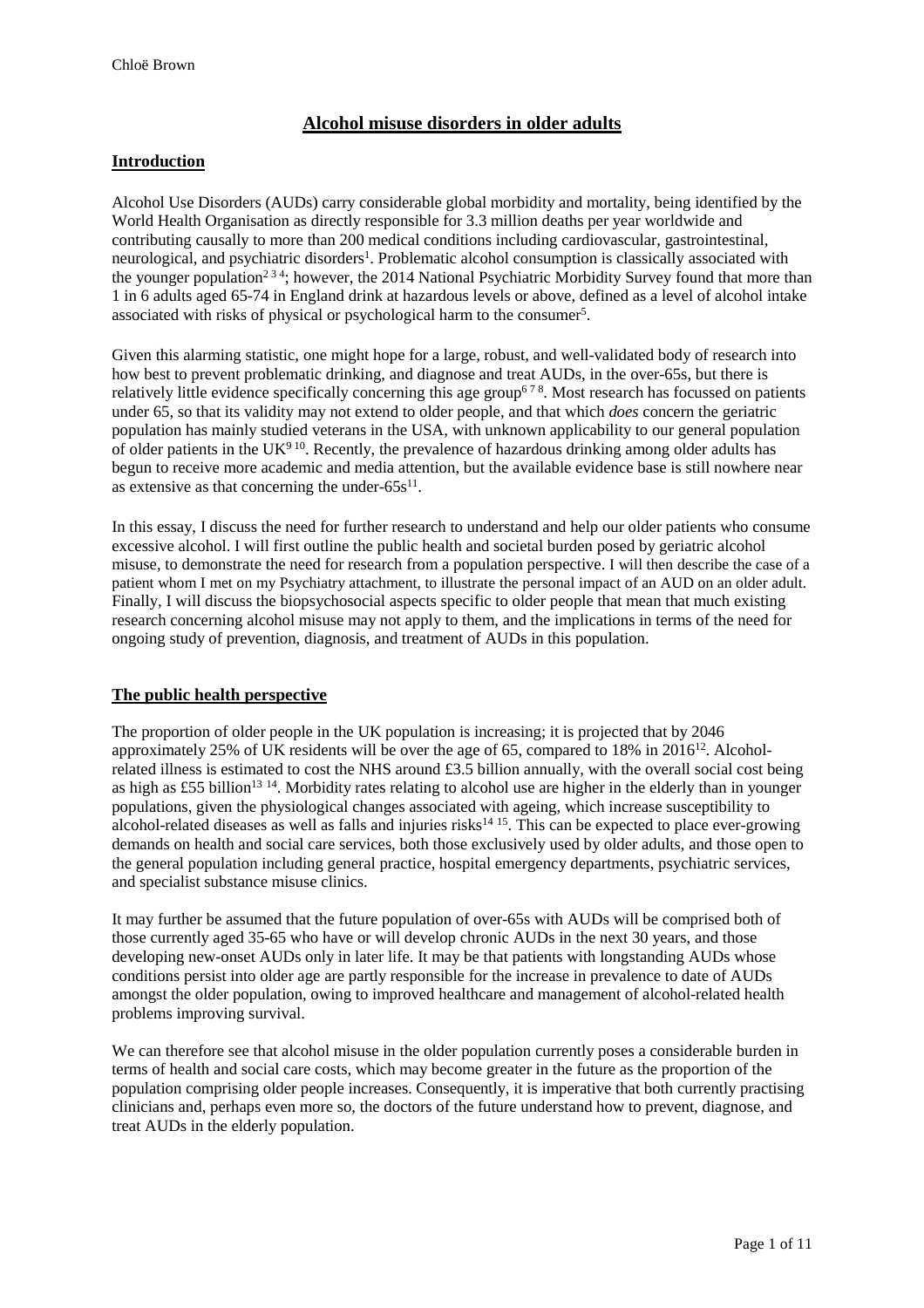## **Case illustration - Luke**

The distress and disability that alcohol misuse can cause is perhaps best illustrated by the story of an individual patient; the case vignette that follows concerns a gentleman I met on the Older Persons' Mental Health functional ward during my recent Psychiatry attachment.

Luke\* is a 72-year-old, white British, retired bricklayer with a history of alcohol misuse and dependence since his teens, who is divorced and lives alone in sheltered accommodation. Luke presented to the Emergency Department following an overdose of 36 paracetamol tablets while intoxicated. He did not intend to die, and self-rescued, seeking medical attention immediately. He had not planned to harm himself, did not experience suicidal ideation when sober, and did not intend to attempt suicide again. He described his actions as "a cry for help", stating that he had been admitted 2 weeks previously following an almost identical episode, and had been disappointed to find that he was not being admitted to an alcohol recovery facility as he had hoped.

Prior to his admission Luke had been consuming 15 pints of cider daily, sometimes with extra whisky. He would start drinking in the early morning, having taken a glass of cider to bed in place of water, and continue drinking all day to avoid withdrawal symptoms. He described his life as having revolved largely around alcohol since he was 14, when, having missed 2 years of school due to illness, he was so far behind academically that he dropped out without qualifications. He has had several periods of abstinence in the past, the longest being 14 months ending 5 months prior to this admission, when he started drinking again while on holiday; this was subsequently exacerbated by the breakdown of a 3-year relationship.

Luke did not describe any biological or psychological symptoms of depression and was not felt to be depressed, but given this being his second recent suicide attempt he was admitted under Section 2 of the Mental Health Act for assessment. Luke's risk to himself was deemed to be low in hospital, but moderateto-high in the community due to his repeated overdoses while intoxicated. He was not considered to pose a significant risk to, or be at risk from, others. Luke had good insight into his condition and was optimistic about change, intending to engage with his local substance misuse service after assisted withdrawal in hospital.

Luke had never previously received psychiatric treatment; he had attended Alcoholics Anonymous before, but found it did not suit him. He had made two historical suicide attempts, one aged 22 when he cut his wrists with a knife, and one in 2016 with alcohol and tablets, for which he was treated in hospital but did not have contact with mental health services. His medical history included GORD, diverticulosis, hypertension, and ischaemic heart disease.

Luke worked intermittently as a bricklayer, before retiring aged 60 and developing a social life revolving around local pubs. He commented that the people he drank with were not 'real' friends he could rely on, but saw him as no more than a 'drinking mate'. He is now socially quite isolated due to having been excluded from this social group during the 14 months in which he abstained from alcohol. In terms of family, Luke had been married and had two daughters, but divorced in 1981, largely due to his drinking, and has since had no contact with his ex-wife or children.

## **Luke's case – significant points**

 $\overline{a}$ 

Luke is typical of the demographic most often affected by later-life AUDs, who tend to be White British and male (women with later-life substance misuse problems are more likely to abuse medication than alcohol)<sup>16</sup>. Luke is also representative of the majority in terms of the age of onset of his AUD. It has been estimated that, depending on the age cut-off used to define 'late-onset', those with late-onset alcohol misuse represent about one third of elderly people with AUDs, while the other two thirds, like Luke, have a longer history of problematic drinking<sup>17</sup>. There are also broad differences in aetiology between these two groups; while the predisposing and precipitating factors for earlier-onset problems have been well-studied

<sup>\*</sup> Personal details have been changed in order to maintain the patient's confidentiality.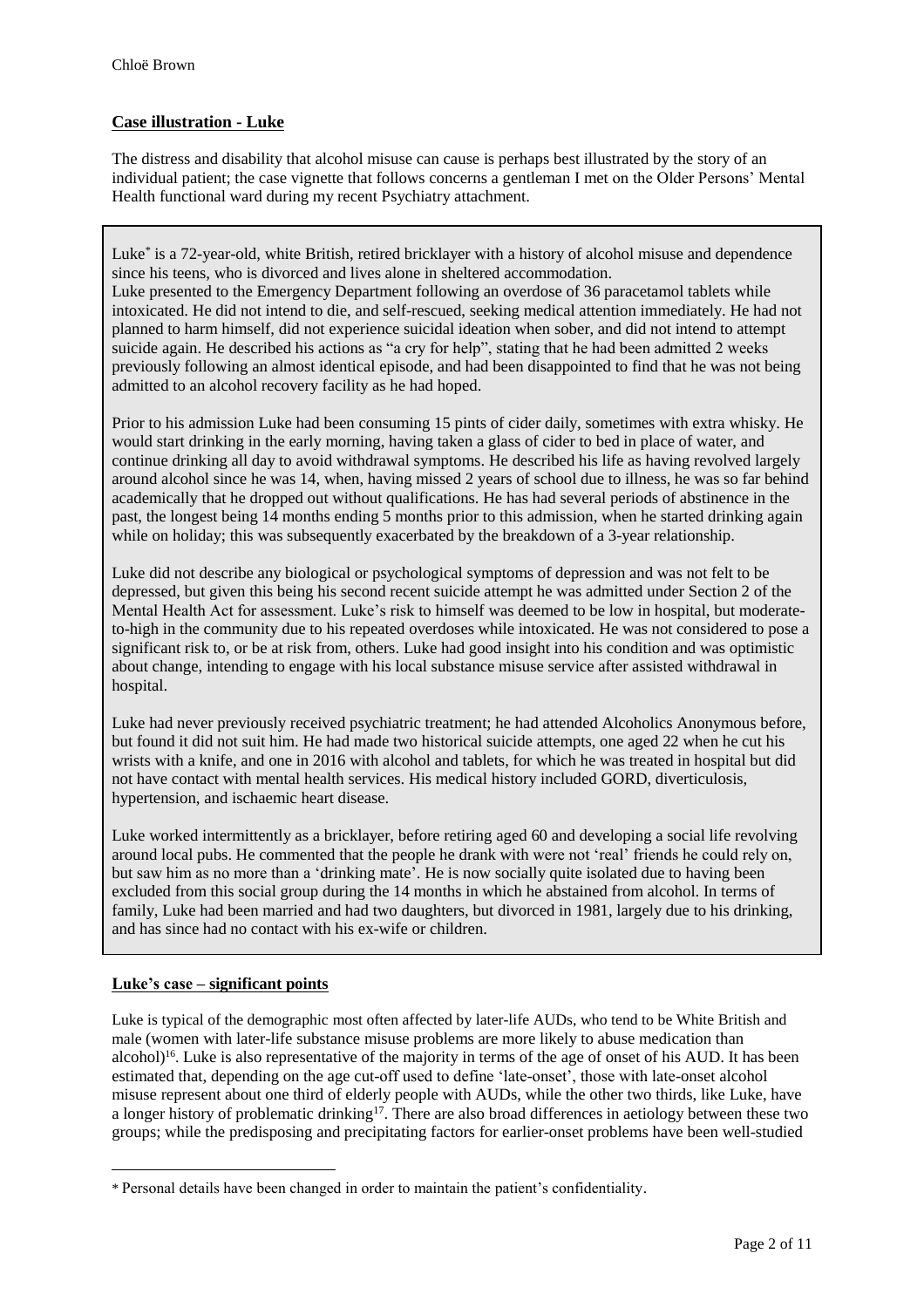and are known to include genetics and early life events, late-onset AUDs seem to have a less strong genetic component, and to be more likely to be precipitated by stressful life events (e.g. retirement)<sup>18</sup>. Although Luke's history of alcohol problems is longstanding, he did describe episodes of relapse being associated with his retirement, when he developed a social life revolving entirely around drinking, and also with the end of his relationship, which he commented meant that he had nothing to focus on in life except alcohol. This suggests that boredom and loneliness may be contributing factors to Luke's worse periods of alcohol abuse in his older age, and indeed these have been shown to be common precipitants for later-onset alcohol problems<sup>1718</sup>. Similarly, those with earlier-onset difficulties may also suffer depression and loneliness following decades of alienating partners and social exclusion due to drinking<sup>17</sup>, as illustrated by Luke's lack of contact with his children, and his comment regarding the nature of his friendships with other pub-goers.

The mode of Luke's particular presentation – to the Emergency Department, following a paracetamol overdose – is itself illustrative of a point that must not be ignored: many of the risk factors for alcohol misuse in the elderly are also risk factors for suicide<sup>10</sup>. The chronic use of and intoxication with depressant drugs such as alcohol can cause symptoms mimicking depressive mood disorders, including suicidal ideation, especially in elderly patients<sup>19 20</sup>. Luke's case demonstrates this starkly – Luke was considered not to be depressed and was not suicidal when sober, however, his symptoms when intoxicated led to repeated impulsive overdoses. This alone should illustrate that AUDs are a serious problem in the elderly population and deserve our utmost attention to prevent needless suffering and, at worst, suicides.

Concerning treatment, it is important to note how despite Luke's AUD having dominated the course of his life, he remains hopeful that he can recover, and has demonstrated real willingness and effort by achieving 14 months of abstinence immediately prior to his current relapse. Policymakers and practitioners alike can dismiss the utility of treating older patients with longstanding AUDs as trying to "teach an old dog new tricks<sup>21</sup>," but this is a misconception; both early-onset and late-onset older drinkers can recover<sup>22</sup>. Surely, then, we owe it to patients like Luke, who themselves remain hopeful of recovery, to help them to live as well as possible in older age, regardless of their history.

### **Biopsychosocial considerations**

We have seen how problematic alcohol consumption by older people constitutes a significant public health issue that is set only to worsen as the population ages, as well as the destructive effects that alcohol abuse may have in the lives of the affected individuals. As already mentioned, most research that has been used in the development of guidelines and protocols for the prevention, identification, and treatment of AUDs has been carried out with subjects under the age of 65, and therefore will not necessarily be applicable to the older population we are concerned with. In this section I will explain which characteristics of older patients with AUDs are likely to mean that this current evidence may not be valid for these patients, and hence highlight the gaps in the current literature that should be filled as a matter of priority. Given the inherent nature of AUDs as reaching far beyond physiological mechanisms and into patients' cognitions, emotions, and functioning in society, I will consider specific issues pertaining to the older population in three sets corresponding to the three components of the biopsychosocial model<sup>23 24</sup>.

#### **Biological aspects**

Older adults tend to have relatively less lean body mass, more adipose tissue, and a smaller total body water volume than younger people<sup>25 26</sup>. Since ethanol is hydrophilic, the volume of distribution for alcohol is therefore smaller in the elderly. This results in higher blood alcohol levels from the same ingested dose in an older individual than an equivalent younger person<sup>27</sup>. Government guidelines advising consumption of at most 14 units per week have been determined using data pertaining to a younger population, so older adults may be drinking hazardously even when observing recommended limits. In the USA, a lower limit is recommended for over-65s, but no such recommendations exist in the  $UK^{10}$ . Indeed, reducing limits for older people to the US level would increase hazardous drinking rates amongst the elderly population to higher than the 16-24 age group, who have received so much attention regarding problematic alcohol use<sup>19</sup>.

Millions of our older patients may therefore inadvertently be drinking hazardously while believing themselves to be within safe limits, implying a need for further research, for how are we to know what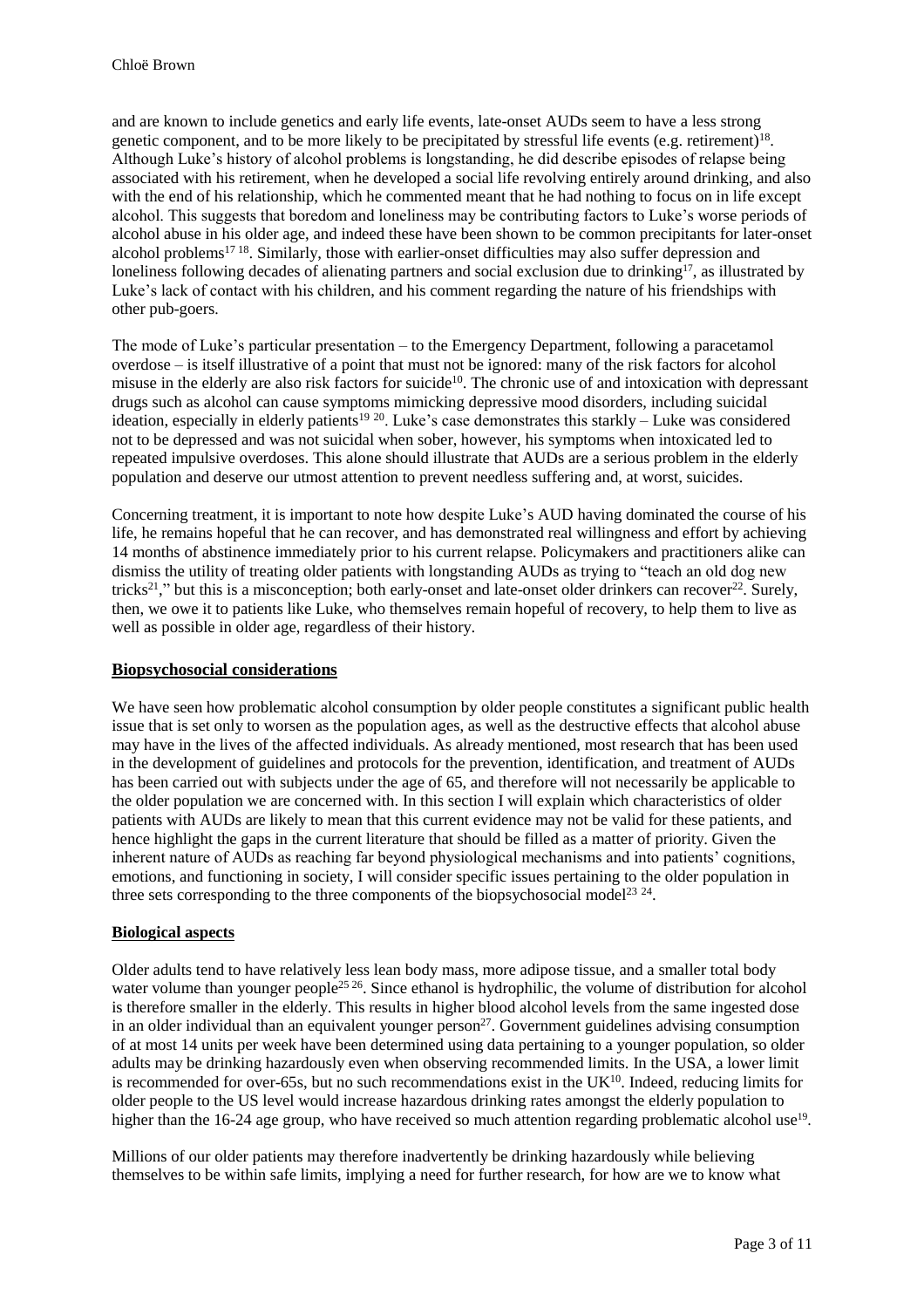level of alcohol consumption may put our elderly patients at significant risk, while their data (or sufficiently representative others') have not been used to inform guidelines? Furthermore, if guidelines need to be revised downwards for the older population, it may also be the case that screening tools using the quantity of alcohol consumed in their assessment of drinking behaviour, such as the AUDIT<sup>28</sup>, should have correspondingly lower cut-offs for indicating further investigations when used to screen older people. This again highlights a need for ongoing research – while screening tools for alcohol misuse have been evaluated previously with respect to geriatric populations<sup>29 30 31</sup>, no questionnaire has performed consistently well, and adjusting cut-offs in this way could be a first step towards increasing screening sensitivity.

A further point that deserves attention here is the high rate of physical comorbidities and corresponding medication use amongst the older population. It is estimated that up to 78% of older adults in the US who consume alcohol are taking medications that interact with alcohol<sup>32</sup>. The UK figure is unknown, but an immediate example of such a patient is Luke, who has ischaemic heart disease and would usually be prescribed a statin – but five statins (atorvastatin, fluvastatin, pravastatin, rosuvastatin, and simvastatin) are included on the BNF's list of 280 medications that interact with alcohol, where they are stated to increase the risk of hepatotoxicity (which is worse given that liver function is already a concern for these patients)<sup>33</sup>. While the frequency and quantity of alcohol consumption alone may provide a reasonable estimate of an individual's risk from their drinking in younger age groups, for older people coexisting health conditions and potential medication interactions make it more complicated to define what might constitute hazardous alcohol use<sup>34</sup>. This implies that development of screening methods that are able to account for these factors might be necessary, which in the past has been problematic owing to the complexity involved. However, as computing becomes ever more ubiquitous, screening based on complex algorithms could be administered easily in a computer-based form (in a similar way as is done with, e.g., the ORISK score for calculating cardiovascular risk for primary and secondary prevention purposes  $(35)$ , a possibility that has only just begun to be explored in research<sup>36</sup>.

To conclude the discussion of biological factors relevant to alcohol misuse in the elderly, we will turn to pharmacological issues. The physiological changes that come with aging can affect pharmacokinetics, as outlined above regarding the effect of the shift in body composition on the distribution of alcohol. Additionally, decreasing hepatic metabolism and GFR may reduce drug clearance, and lower albumin levels can increase free drug concentrations<sup>37</sup>. Combined, these factors can mean that older adults are at a higher risk of adverse effects and toxicity from standard doses of medications than younger people. An additional consideration is the issue of polypharmacy; it has been estimated that almost 50% of older adults are regularly taking more than one prescribed medication<sup>38</sup>. The interplay of the different combinations of medications that an individual patient is usually not well-understood, but polypharmacy is known to increase risks in elderly patients, particularly the risk of falls<sup>39</sup>. The bulk of evidence from pharmacological trials concerning the safety and efficacy of drugs is derived from the study of younger subjects without the aforementioned array of comorbidities that older people may have, due in general to exclusion criteria for trials, and consequently much of the existing research may not apply to the older patient population. This is relevant to the treatment of geriatric alcohol misuse in two ways: firstly, regarding the management of dependence and avoidance of acute withdrawal, generally using chlordiazepoxide, and secondly, concerning medications used for maintenance and relapse prevention.

Chlordiazepoxide is a benzodiazepine, which prevents the effects of alcohol withdrawal. In older people, alcohol withdrawal may be more severe and thus require *higher* doses of chlordiazepoxide<sup>40</sup>; however, owing to the differences in pharmacokinetics, these patients may be more sensitive to the CNS depressant effects of benzodiazepines and hence doses may need to be *lower*<sup>41</sup>. The NICE guidelines on alcohol misuse currently advise that benzodiazepine doses may need to be reduced for older people; on the other hand, the research that has informed the equivalent SIGN guideline concludes that there is usually no need, although this evidence is only of moderate quality<sup>42</sup>. Evidence is therefore conflicting and in order to optimally understand and manage alcohol detoxification in the elderly, more research would be helpful.

Acamprosate, naltrexone, and disulfiram are all medications recommended by NICE to aid alcohol use reduction and prevent relapse<sup>9</sup>. Each of these drugs works in a different manner. Acamprosate is used to reduce cravings; its mechanism of action is not clear, but it is thought to work essentially as a glutamate antagonist<sup>43</sup>, hence reducing the glutamate-mediated acute reinforcing effects of alcohol<sup>44</sup>. Naltrexone is a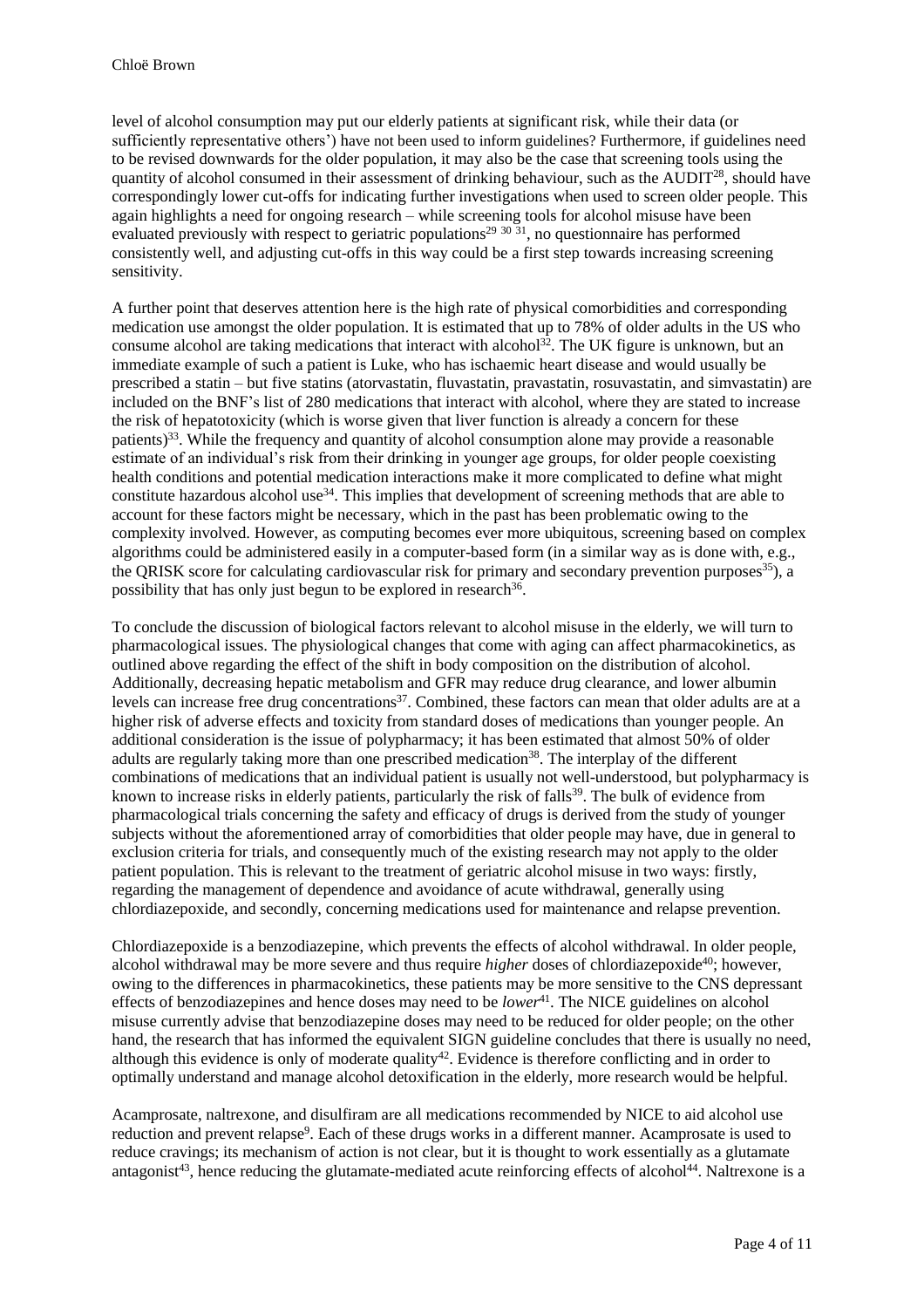competitive μ-opioid receptor antagonist and therefore reduces the reward from alcohol-induced release of endogenous opioids<sup>45</sup>, making it less likely that one drink will become many. Disulfiram is otherwise known as Antabuse, and is generally used third-line since it works as a deterrent to drinking, by inhibiting the metabolism by hepatic aldehyde dehydrogenase of acetaldehyde, which is produced by the metabolism of alcohol, and the accumulation of which results in unpleasant effects such as flushing, palpitations, and vomiting<sup>46</sup> . With regard to the use of these drugs in the elderly, each has its own considerations related to comorbidities and polypharmacy. Acamprosate is usually recommended first-line due to its favourable safety profile, but it is specifically not licensed for use in the over-65s, presumably due to the lack of representation of this age group in trials<sup>47</sup>. It should not be used in patients with significant renal impairment since it is primarily renally excreted; this will restrict its use in elderly patients given the high prevalence of Chronic Kidney Disease in the older population<sup>48</sup>. Naltrexone may be safe to use in elderly patients, but as an opioid antagonist is contraindicated for use by patients taking opioids, and elderly patients are more likely than the general population to be prescribed opioids in primary care, again due in part to the increased prevalence of comorbid conditions requiring chronic pain relief<sup>49 50</sup>. Disulfiram is particularly problematic in that it is contraindicated where there is a history of stroke, heart disease, or hypertension, all of which are common in the elderly population<sup>51</sup>. It therefore seems that of the recommended pharmacological options, acamprosate and naltrexone are the most feasible medications for use, but there is a significant paucity of research studies regarding their safety and efficacy in this specific population<sup>52</sup>, and therefore further trials are needed before we can be reassured that we will indeed be benefitting older patients by prescribing these drugs.

#### **Psychological aspects**

Suggestions as to why older people engage in hazardous drinking have included using alcohol as a means of coping with physical and mental health problems<sup>53 54</sup>. We have already discussed the high prevalence of chronic physical conditions in this population group, but comorbid psychiatric conditions such as depression and anxiety are equally relevant, being more common in older patients who misuse alcohol than in younger age groups, and with its often being unclear whether a mental health problem precipitates the drinking or vice versa $^{11}$ .

Additionally, several causes of psychological distress that are either specific to or particularly common in the elderly population have been suggested to contribute to the development of geriatric AUDs. A systematic review published last year identified retirement, the death of a spouse, chronic stress, and the loss of previously-held roles or identities, as common themes<sup>7</sup>. However, the authors point out that these factors are those identified in a foundational narrative review in 1978<sup>55</sup>, and the subsequent studies may reflect researchers looking to confirm these themes rather than considering alternative possibilities. The evidence is at best inconclusive as there have been relatively few studies performed, with varying results. Studies have generally not included women, and the authors of the review recommend more exploratory, qualitative research involving both men and women to be conducted to investigate other reasons why older people might develop problematic drinking behaviour. This would enable screening to be targeted towards the patients most likely to be at risk of harmful drinking. Furthermore, better understanding would allow patients experiencing psychological problems or difficult life events that put them at higher risk of misusing alcohol could be offered relevant support or directed to sources of information and help, potentially negating the need to use alcohol to cope.

A discussion of psychological factors relevant to alcohol misuse by the elderly would be incomplete without mentioning cognitive impairment. Prolonged, heavy drinking is well-recognised as a risk factor for cardiovascular disease and hence vascular dementia, as well as thiamine deficiency resulting in Wernicke-Korsakoff syndrome; yet beyond this evidence is mixed as to whether heavy drinking itself *causes* long-term cognitive impairment<sup>10,47,56</sup>. A discussion of the evidence is beyond the scope of this essay, but if such an effect were to be found there would be additional public health implications given the ageing population of drinkers and issues related to dementia care. Regardless of the cause, mild cognitive impairment affects 5-20% of over 65s in the UK, with an additional 7.1% having dementia<sup>57</sup>. Cognitive impairment will therefore almost inevitably affect some older people who misuse alcohol; however, the evidence pertaining to cognitively impaired patients who misuse alcohol is virtually nonexistent, with implications for the identification and treatment of their problems. For example: screening tools used to detect problematic alcohol use may not be suitable in patients with cognitive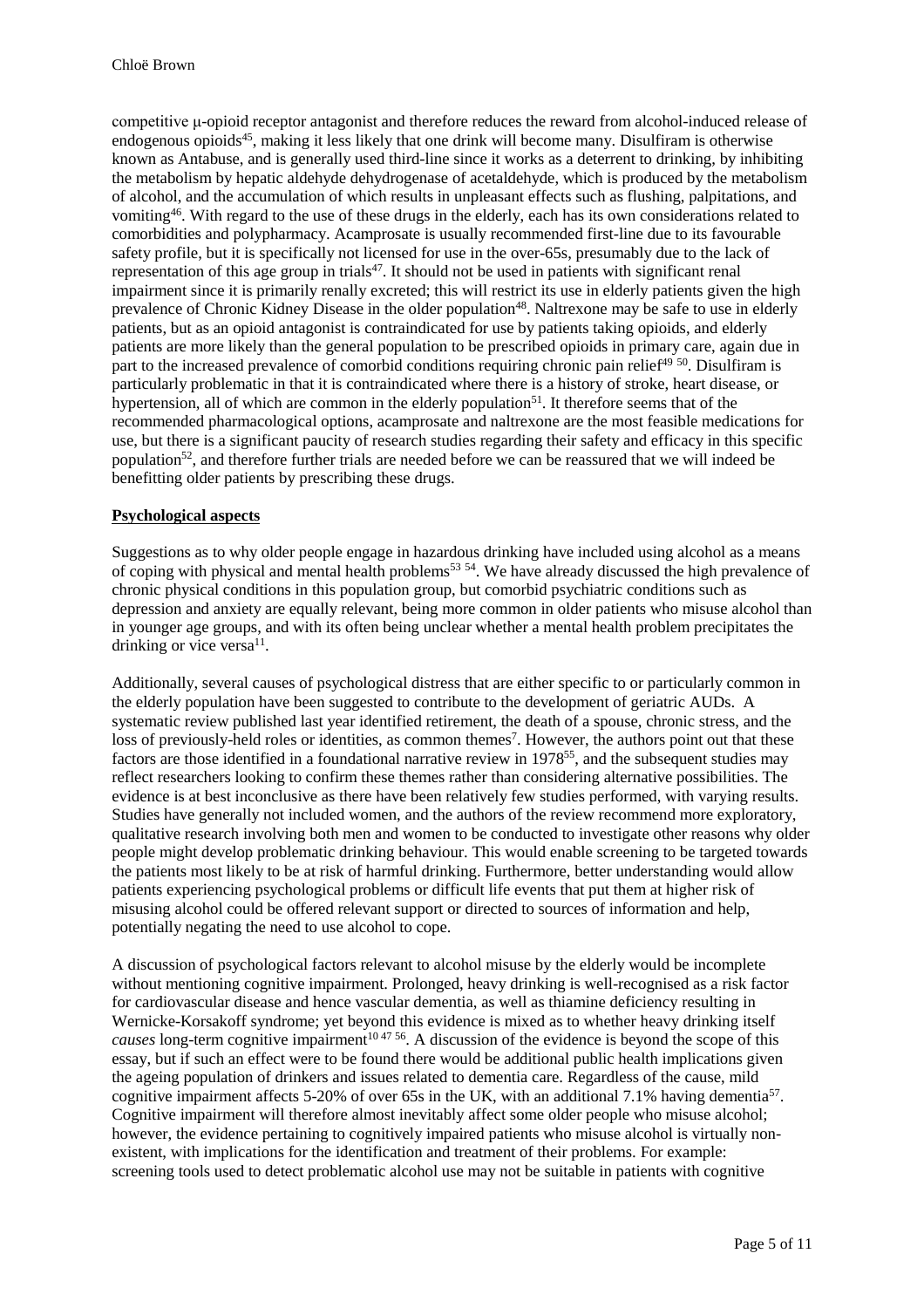impairment, as they are often excluded from studies concerning screening development<sup>35,58</sup>. The same effect applies to research concerning treatment. A pessimist might argue that there is little point addressing problematic drinking in such patients, as they will still have cognitive impairment and the associated morbidity regardless of alcohol consumption – but this itself illustrates an important issue relating to society's perception and treatment of older people: ageism.

### **Social aspects**

 $\overline{a}$ 

The term 'ageism', coined by Butler in 1969, denotes discrimination against a group on the basis of their  $age<sup>59</sup>$ . There is ample evidence that ageism towards the elderly is pervasive in our society, with healthcare being no exception; it can be found from the population level (for example, the exclusion of elderly patients from trials and thus the lack of applicable research discussed herein) to interactions with individual patients (where older people may be asked fewer questions in consultations and receive less information and support)<sup>60</sup>. This issue has been recognised by the British Medical Association, which in 2016 published a briefing paper entitled "The perception of ageing and age discrimination" aiming to draw attention to the vulnerability of older patients to age-related prejudice, and to encourage questioning of age-based assumptions<sup>61</sup>. There are several general societal perceptions of older people that may contribute to ageism in healthcare<sup>62</sup>. The first is that AUDs are characteristic only of a younger demographic, which can make misdiagnosis of older adults likely, particularly since harmful drinking can mimic other physical or mental conditions<sup>11 63</sup>. Older patients with mental health problems are particularly prone to being misdiagnosed with dementia and consequently denied appropriate treatment<sup>64</sup>. Further misconceptions related to the care of older adults with problematic drinking are that older people do not benefit from treatment, that there is no point trying to change long-held habits, or that prognosis for older adults who misuse alcohol is poor<sup>10 65</sup>. However, older people are just as likely to benefit from treatment for alcohol misuse, particularly in the case of late-onset disorders, for whom prognosis may be better than for younger patients<sup>66 67</sup>.

These misconceptions resulting in under-diagnosis and the relative absence of older people from treatment services may contribute to the effect already discussed of older people being excluded from relevant research studies, so perpetuating the lack of applicable evidence for their care. More generally, the perception that older people are less worth treating for health conditions than their younger counterparts is implicit in the use by NICE of Quality-Adjusted Life Years (QALYs)† to assess the cost-effectiveness of potential treatments for provision by the NHS<sup>68 69</sup>. Older people can be systematically disadvantaged by this use of QALYs to determine treatment provision, owing to having fewer estimated years of life remaining. Some might argue this to be economically and ethically justifiable today, given the need for some method of distributing the limited resources of our healthcare system. However, as already discussed, the older population is burgeoning; a third of babies born in 2013 are expected to live to be 100<sup>70</sup>, and so live out significant periods of their adult lives aged over 65, so that possibly the biggest gains in QALYs will stand to be made by improving the quality of those later years than of likely relativelyhealthier earlier life. It is thus surely important that we challenge and work against these assumptions relating to older people, and gain the necessary evidence and experience from practice, to be able to provide the best care to our patients; quite how and if this can be done effectively and within the constraints of the current NHS remains to be explored, but raising awareness through documents such as the BMA report is hopefully a step in the right direction.

Finally, a crucial social issue relevant not only to the treatment of older people with AUDs, but of patients with substance misuse disorders in general, is that of stigma. Stigma is defined as prejudice and discrimination that occur because of stereotypes and beliefs associated with a particular group that society applies to individuals belonging to that group<sup>71</sup>. Mental illness is associated with considerable stigma in our society, and people suffering from AUDs and other substance misuse disorders are particularly heavily stigmatised and subject to enormous negative attitudes and social rejection. There is often a view that their condition is self-induced; more than 50% of the UK population believe that people with AUDs are to

<sup>†</sup> The QALY is defined by NICE as "*A measure of the state of health of a person or group in which the benefits, in terms of length of life, are adjusted to reflect the quality of life […] calculated by estimating the years of life remaining for a patient following a particular treatment or intervention and weighting each year with a quality-of-life score (on a 0 to 1 scale). It is often measured in terms of the person's ability to carry out the activities of daily life, and freedom from pain and mental disturbance.*"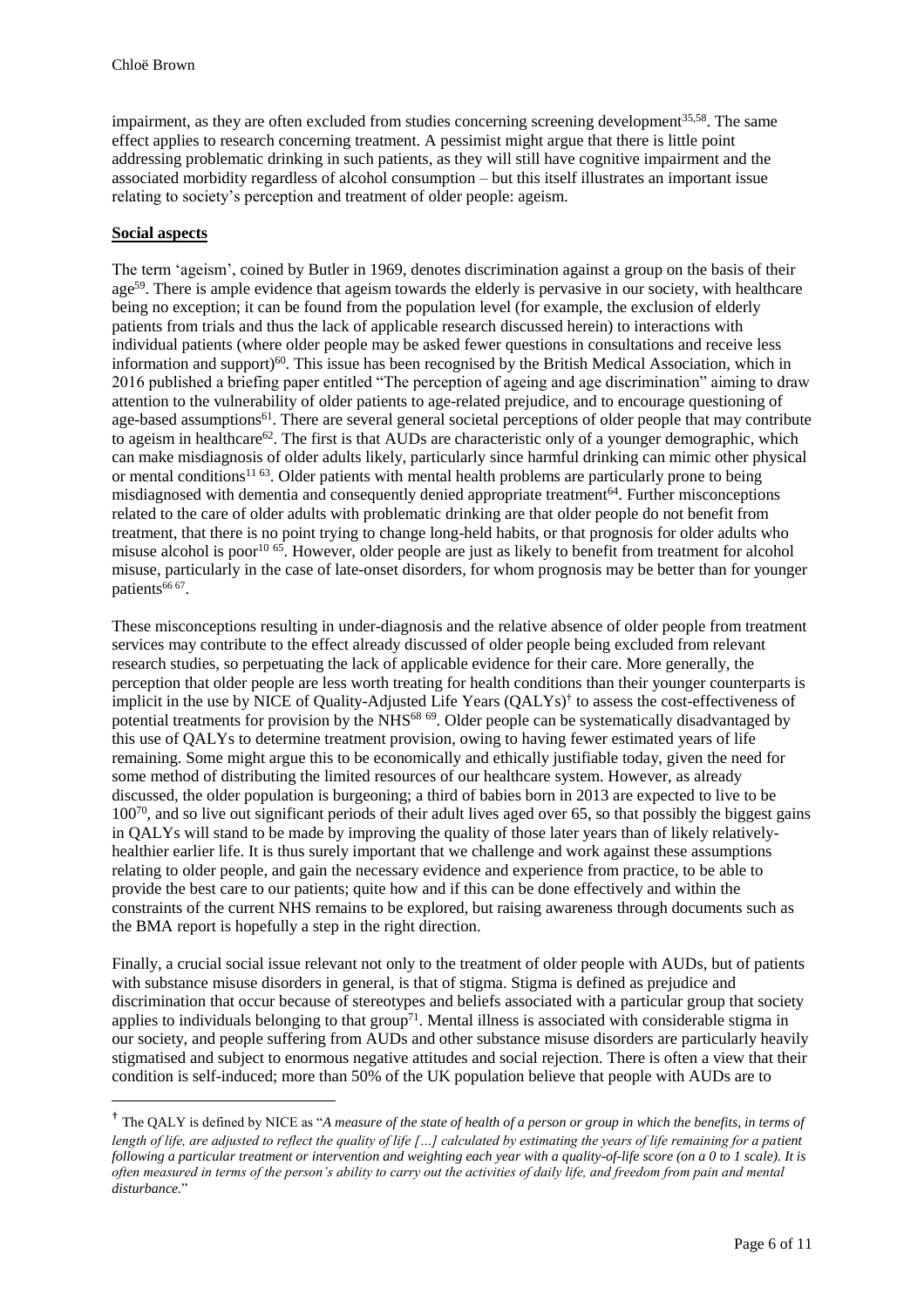blame for their problem<sup>72</sup>. These attitudes can influence the views of healthcare staff towards patients with AUDs, particularly in primary care as opposed to general psychiatry or specialist addiction services, which negatively affects the likelihood of patients seeking help, of their receiving a correct diagnosis, and of their accessing suitable treatment<sup>73</sup>. Older people are thus subject to a 'double barrier' to having their AUDs identified and treated: that created by their age as outlined above, combined with the more general stigma attached to substance misuse disorders. Again, this has a knock-on effect on the evidence available to inform the care of older people with AUDs; we need these patients to seek and to receive help in order to be able to obtain the evidence in the first place. (Perhaps this is also reflected by much evidence concerning AUDs in the older population having been obtained from studies of veterans in the USA; these patients may be viewed as having a 'good reason' to have developed their problem, having witnessed the horrors of war, and thus be subject to less stigma than non-veterans with AUDs.) Concerning the reduction of healthcare professionals' unhelpful attitudes towards patients with substance misuse disorders, education and training certainly have some part to play<sup>‡</sup>, but may not be enough<sup>7374</sup>; therefore, as well as study focussed on the diagnosis and treatment of alcohol misuse in older adults, further work is also needed more broadly, at a societal level, on reducing the stigma towards individuals with substance misuse disorders.

## **Conclusions**

As I have outlined in this essay, problematic drinking in the older population is a significant public health issue, which is likely to become more prevalent and hence more relevant to today's medical students as we progress through our working lives. Traditionally, alcohol misuse has been considered a younger people's problem, and there has also been the perception that older people do not or cannot benefit from treatment for AUDs. However, these attitudes risk condemning our older patients to distress and disability throughout later life when improvement with intervention would in fact be possible. Existing evidence surrounding the prevention, identification, and management of alcohol misuse can give us a useful starting point, but the particular biological, psychological, and social factors relevant to the elderly mean that to be able to best serve these patients, more research is essential. I would urge my fellow medical students to look to the future and bear this in mind as we embark on our clinical careers.

(*Word count: 4875*)

 $\overline{a}$ 

<sup>‡</sup> See, for example, the Health Innovation Network's 'Alcohol Stigma' programme, an educational resource available through Health Education England's 'e-learning for Healthcare portal': https://www.e-lfh.org.uk/programmes/alcoholstigma/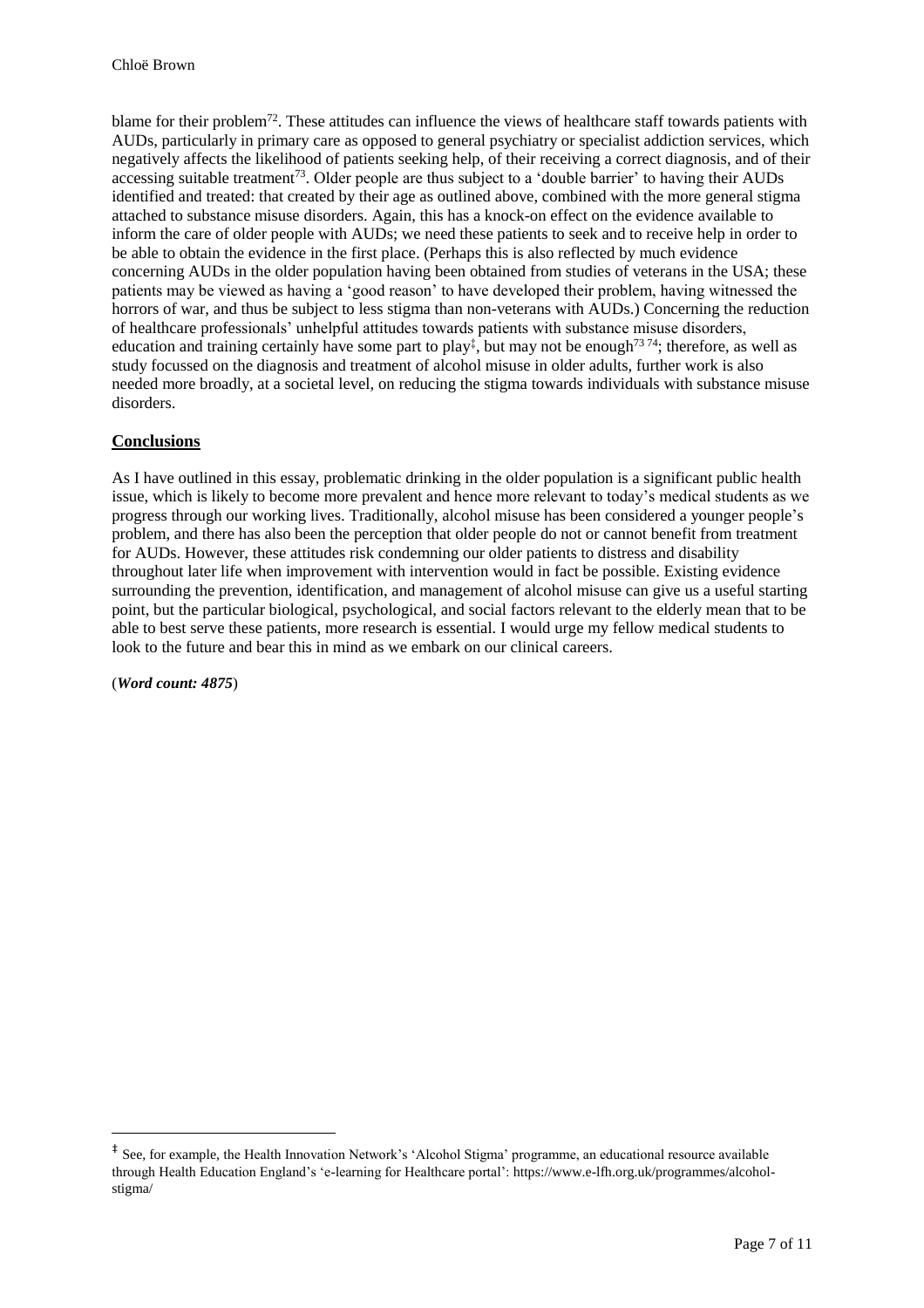#### **References**

<sup>1</sup> World Health Organization Management of Substance Abuse Unit. Global status report on alcohol and health. World Health Organization (WHO). 2014. Available online at: [http://apps.who.int/iris/bitstream/10665/112736/1/9789240692763\\_eng.pdf.](http://apps.who.int/iris/bitstream/10665/112736/1/9789240692763_eng.pdf) [Accessed 7th January 2018.]  $\overline{a}$ 

<sup>2</sup> Kuntsche E, Knibbe R, Gmel G, Engels R. Why do young people drink? A review of drinking motives. *Clinical Psychology Review*. 2005. 25(7):841-61.

<sup>3</sup> Griffin C, Bengry-Howell A, Hackley C, Mistral W, Szmigin I. 'Every time I do it I absolutely annihilate myself': Loss of (self-) consciousness and loss of memory in young people's drinking narratives. *Sociology*. 2009. 43(3):457-76.

<sup>4</sup> McCreanor T, Lyons A, Griffin C, Goodwin I, Moewaka Barnes H, Hutton F. Youth drinking cultures, social networking and alcohol marketing: Implications for public health. *Critical Public Health*. 2013. 23(1):110-20.

<sup>5</sup> NHS Digital. Adult Psychiatric Morbidity Survey: Survey of Mental Health and Wellbeing in England. NHS Digital. 2014. Available online a[t http://content.digital.nhs.uk/catalogue/PUB21748.](http://content.digital.nhs.uk/catalogue/PUB21748) [Accessed 22nd January 2018.]

<sup>6</sup> Emiliussen J, Nielsen AS, Andersen K. Identifying risk factors for late-onset (50+) alcohol use disorder and heavy drinking: a systematic review. *Substance Use & Misuse*. 2017. 52(12).

<sup>7</sup> Kuerbis A, Sacco P. A review of existing treatments for substance abuse among the elderly and recommendations for future directions. *Substance Abuse: Research and Treatment*. 2013. (7)13.

<sup>8</sup> Moberg CA, Humphreys K. Exclusion criteria in treatment research on alcohol, tobacco and illicit drug use disorders: A review and critical analysis. *Drug and Alcohol Review*. 2017. 36(3):378-88.

<sup>9</sup> National Institute for Health and Care Excellence (NICE). *Clinical Guideline 115. Alcohol use disorders: diagnosis, assessment and management of harmful drinking and alcohol dependence.* 2011. Available online at: [https://www.nice.org.uk/guidance/cg115/evidence/full-guideline-pdf-136423405.](https://www.nice.org.uk/guidance/cg115/evidence/full-guideline-pdf-136423405) [Accessed 22nd January 2018.]

<sup>10</sup> Crome I, Dar K, Janikiewicz S, Rao T, Tarbuck A. *Our Invisible Addicts*. Older Persons' Substance Misuse Working Group of the Royal College of Psychiatrists. College Report CR165. 2011.

<sup>11</sup> Holdsworth C, Frisher M, Mendonca M, De Oliveiria C, Pikhart H, Shelton N. Lifecourse transitions, gender and drinking in later life. *Ageing & Society*. 2017. 37(3):462-94.

<sup>12</sup> Office for National Statistics. Overview of the UK population: July 2017. Available online at: [https://www.ons.gov.uk/peoplepopulationandcommunity/populationandmigration/populationestimates/articles/overviewofth](https://www.ons.gov.uk/peoplepopulationandcommunity/populationandmigration/populationestimates/articles/overviewoftheukpopulation/july2017) [eukpopulation/july2017.](https://www.ons.gov.uk/peoplepopulationandcommunity/populationandmigration/populationestimates/articles/overviewoftheukpopulation/july2017) [Accessed 6th January 2018.]

<sup>13</sup> Knott CS, Scholes S, Shelton NJ. Could more than three million older people in England be at risk of alcohol-related harm? A cross-sectional analysis of proposed age-specific drinking limits. *Age and Ageing*. 2013. 42(5):598-603.

<sup>14</sup> NHS Information Centre for Health and Social Care. *Statistics on Alcohol: England, 2012*. Available online at: [http://www.ic.nhs.uk/pubs/alcohol12.](http://www.ic.nhs.uk/pubs/alcohol12) [Accessed 22nd January 2018.]

<sup>15</sup> World Health Organization. *Active Ageing-A Policy Framework*. Second United Nations World Assembly on Ageing. Madrid. WHO. 2002.

<sup>16</sup> Rao R, Schofield P, Ashworth M. Alcohol use, socioeconomic deprivation and ethnicity in older people. *BMJ Open*. 2015. 5:e007525.

<sup>17</sup> Schonfeld, L, Dupree, L. Alcohol abuse among older adults. *Reviews in Clinical Gerontology*. 1994. 4(3), 217-225.

<sup>18</sup> Glatt, M. Experience with elderly alcoholics in England. *Alcoholism: Clinical and Experimental Research*. 1978. 2(23).

<sup>19</sup> Miller NS, Belkin BM, Gold MS. Alcohol and drug dependence among the elderly: Epidemiology, diagnosis, and treatment. *Comprehensive Psychiatry*. 1991. 32(2):153-65.

<sup>20</sup> Ries R. Assessment and treatment of patients with coexisting mental illness and alcohol and other drug abuse. DIANE Publishing; 1996.

<sup>21</sup> Mellor MJ. Alcohol and Aging. *Journal of Gerontological Social Work*. 1996. 25(1-2):71-90.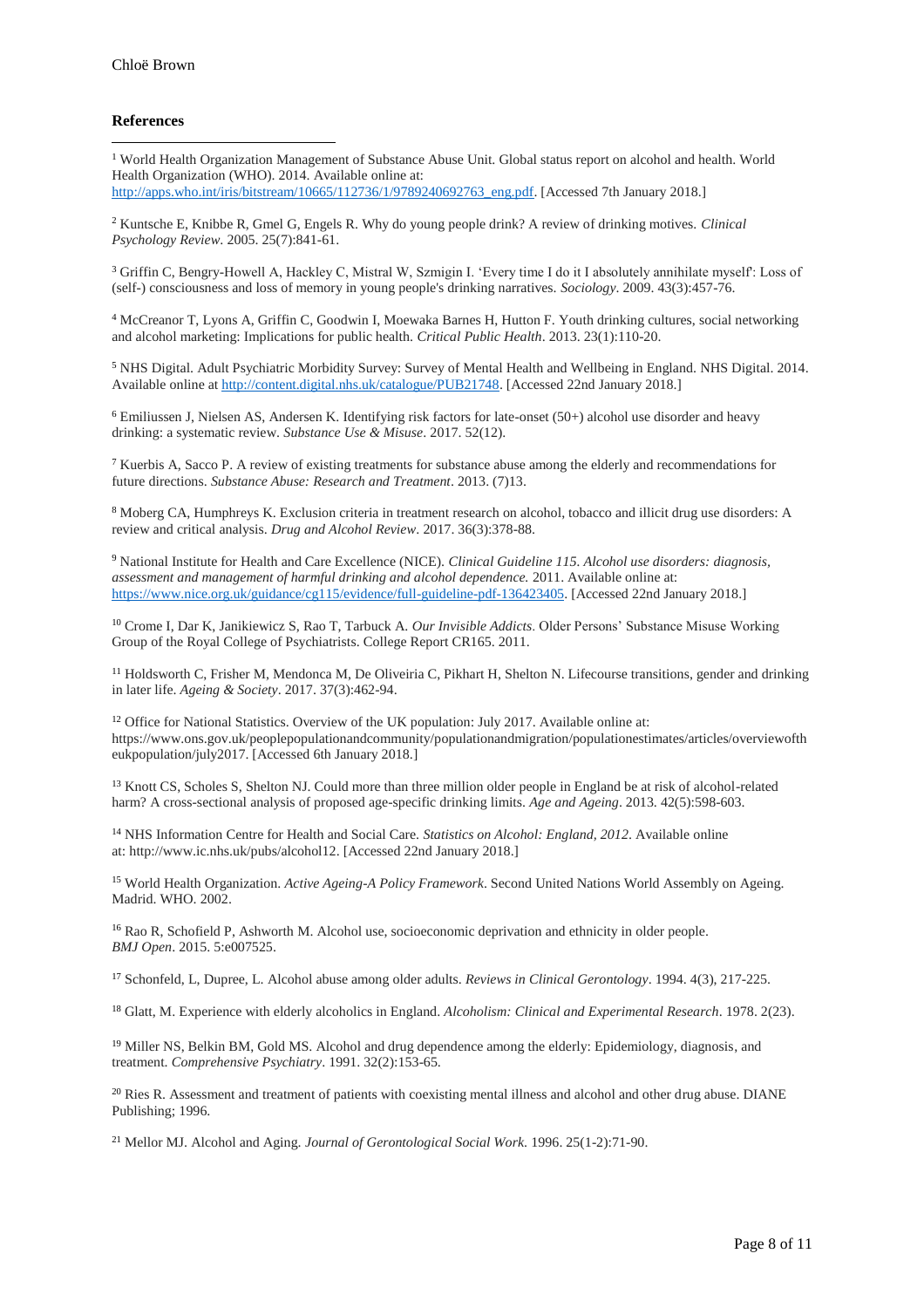$\overline{a}$ 

<sup>22</sup> Wadd S, Lapworth K, Sullivan MP, Forrester D, Galvani S. *Working with older drinkers*. Alcohol Research UK. 2011. Available online at[: http://alcoholresearchuk.org/downloads/finalReports/FinalReport\\_0085.](http://alcoholresearchuk.org/downloads/finalReports/FinalReport_0085) [Accessed 21st January 2018.]

<sup>23</sup> Engel GL. The clinical application of the biopsychosocial model. American Journal of Psychiatry. 1980. 137(5):535-44.

<sup>24</sup> Borrell-Carrió F, Suchman AL, Epstein RM. The biopsychosocial model 25 years later: principles, practice, and scientific inquiry. *Annals of Family Medicine*. 2004. 2(6):576-82.

<sup>25</sup> Scott RB. Alcohol effects in the elderly. *Comprehensive Therapy*. 1989. 15(6):8-12.

<sup>26</sup> Vestal RE, McGuire EA, Tobin JD, et al: Aging and ethanol metabolism. *Clinical Pharmacology and Therapeutics.* 1977. 21(343).

<sup>27</sup> Dufour MC, Archer L, Gordis E. Alcohol and the elderly. *Clinics in geriatric medicine*. 1992. 8(1):127-41.

<sup>28</sup> Babor TF, Higgins-Biddle JC, Saunders JB, Monteiro MG. AUDIT: The alcohol use disorders identification test: Guidelines for use in primary health care. World Health Organization. 2001. Available online at: <http://apps.who.int/iris/handle/10665/67205> [Accessed 22nd January 2018.]

<sup>29</sup> O'Connell H, Chin AV, Hamilton F, Cunningham C, Walsh JB, Coakley D, Lawlor BA. A systematic review of the utility of self‐report alcohol screening instruments in the elderly. *International Journal of Geriatric Psychiatry*. 2004. 19(11):1074- 86.

<sup>30</sup> Berks J, McCormick R. Screening for alcohol misuse in elderly primary care patients: a systematic literature review. *International Psychogeriatrics*. 2008. 20(6):1090-103.

<sup>31</sup> Luttrell S, Watkin V, Livingston G, Walker Z, D'Ath P, Patel P, Shergill S, Dain A, Bielawska C, Katona C. Screening for alcohol misuse in older people. *International Journal of Geriatric Psychiatry*. 1997. 12(12):1151-4.

32 Breslow RA, Dong C, White A. Prevalence of Alcohol-Interactive Prescription Medication Use Among Current Drinkers: United States, 1999 to 2010. *Alcoholism: Clinical and Experimental Research*. 2015. 39(2):371-9.

<sup>33</sup> Joint Formulary Committee. *British National Formulary* (78th edition). London: BMJ Group and Pharmaceutical Press. 2017.

<sup>34</sup> Moore AA, Morton SC, Beck JC, Hays RD, Oishi SM, et al. A new paradigm for alcohol use in older persons. *Medical Care*. 1999. 37(2):165-79.

<sup>35</sup> Collins GS, Altman DG. Predicting the 10 year risk of cardiovascular disease in the United Kingdom: independent and external validation of an updated version of QRISK2. *British Medical Journal*. 2012. 344:e4181.

<sup>36</sup> Han BH, Masukawa K, Rosenbloom D, Kuebis A, Helmuth E, Liao DH, Moore AA. Use of web-based screening and brief intervention for unhealthy alcohol use by older adults. *Journal of Substance Abuse Treatment*. J2018.

<sup>37</sup> McLean AJ, Le Couteur DG. Aging biology and geriatric clinical pharmacology. *Pharmacological Reviews*. 2004. 56(2):163-84.

<sup>38</sup> Jetha S. Polypharmacy, the elderly, and deprescribing. *The Consultant Pharmacist*. 2015. 30(9):527-32.

<sup>39</sup> Golchin N, Frank SH, Vince A, Isham L, Meropol SB. Polypharmacy in the elderly. *Journal of Research in Pharmacy Practice*. 2015. 4(2):85.

<sup>40</sup> Liskow BI, Rinck CH, Campbell J, DeSouza C. Alcohol withdrawal in the elderly. *Journal of Studies on Alcohol*. 1989. 50(5):414-21.

<sup>41</sup> Dar K. Alcohol use disorders in elderly people: fact or fiction? *Advances in Psychiatric Treatment*. 2006. 12(3):173-81.

<sup>42</sup> Scottish Intercollegiate Guidelines Network (SIGN). *The management of harmful drinking and alcohol dependence in primary care*. Guideline No 74. 2003. Available online a[t http://www.sign.ac.uk/guidelines/fulltext/74/index.html.](http://www.sign.ac.uk/guidelines/fulltext/74/index.html) [Accessed 20th January 2018.]

<sup>43</sup> Heilig M. Acamprosate: an alcoholism treatment that may not be what we thought. *Neuropsychopharmacology*. 2014. 39(4):781.

<sup>44</sup> Gilpin NW, Koob GF. Neurobiology of alcohol dependence: focus on motivational mechanisms. *Alcohol Research & Health*. 2008. 31(3):185-95.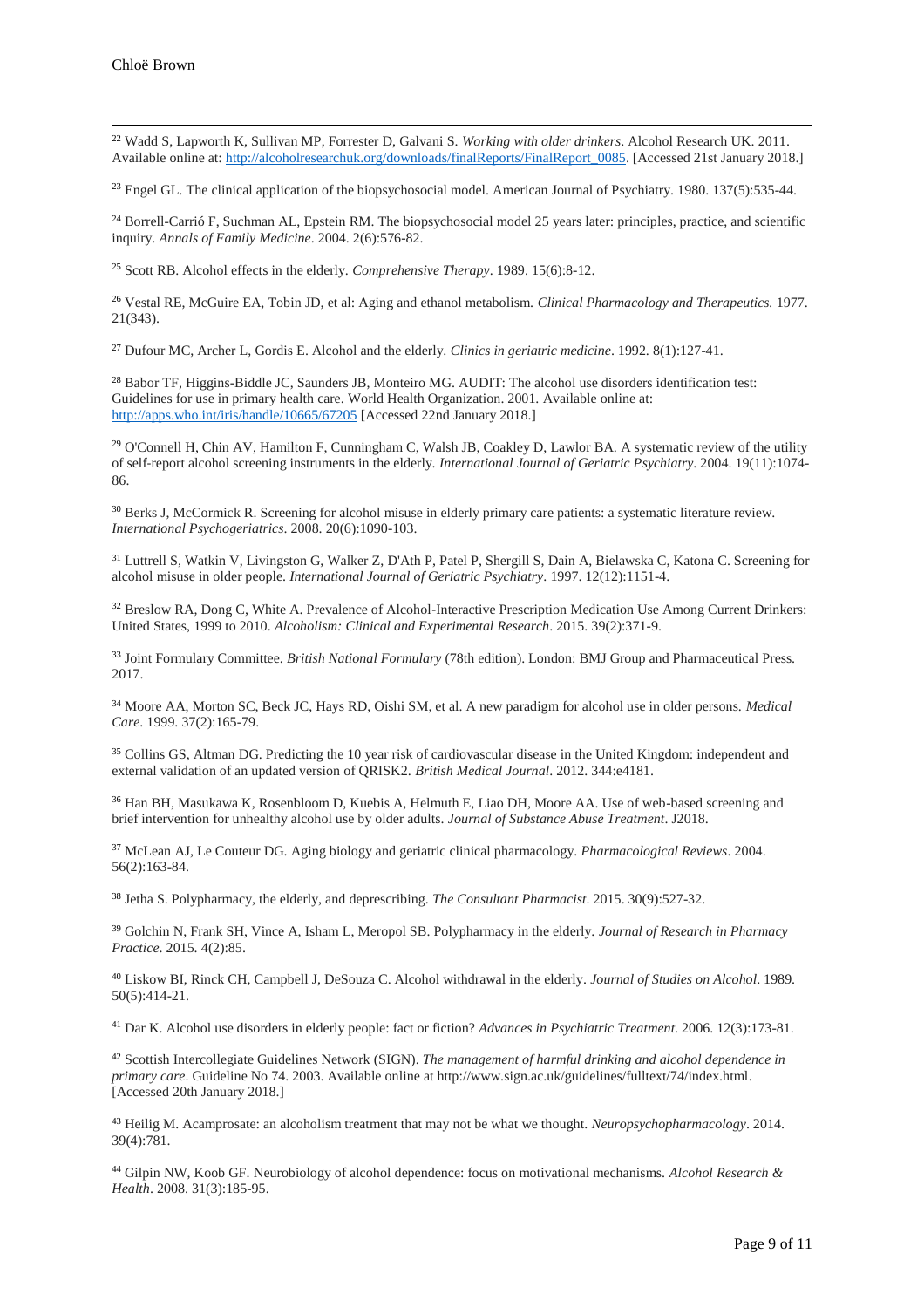$\overline{a}$ 

<sup>45</sup> Hendershot CS, Wardell JD, Samokhvalov AV, Rehm J. Effects of naltrexone on alcohol self-administration and craving: meta-analysis of human laboratory studies. *Addiction Biology*. 2017. 22: 1515–1527.

<sup>46</sup> Vallari RC, Pietruszko R. Human aldehyde dehydrogenase: mechanism of inhibition of disulfiram. *Science*. 1982. 216(4546):637-9.

<sup>47</sup> Joint Formulary Committee. *British National Formulary*. 78th edition. London: BMJ Group and Pharmaceutical Press; 2017.

<sup>48</sup> Stevens LA, Viswanathan G, Weiner DE. Chronic kidney disease and end-stage renal disease in the elderly population: current prevalence, future projections, and clinical significance. *Advances in Chronic Kidney Disease*. 2010. 17(4):293-301.

<sup>49</sup> Foy R, Leaman B, McCrorie C, Petty D, House A, Bennett M, Carder P, Faulkner S, Glidewell L, West R. Prescribed opioids in primary care: cross-sectional and longitudinal analyses of influence of patient and practice characteristics. *BMJ Open*. 2016. 6(5):e010276.

<sup>50</sup> Reid MC, Eccleston C, Pillemer K. Management of chronic pain in older adults. *British Medical Journal*. 2015. 350:h532.

<sup>51</sup> Electronic Medicines Compendium (eMC). Disulfiram summary of product characteristics. Available online at: http://www.medicines.org.uk/emc/medicine/519/SPC/Antabuse+Tablets++200mg/. [Accessed 13th January 2018.]

<sup>52</sup> Lal R, Pattanayak R. Alcohol use among the elderly: Issues and considerations. *Journal of Geriatric Mental Health*. 2017. 4(1).

<sup>53</sup> Wilson GB, Kaner EF, Crosland A, Ling J, McCabe K, Haighton CA. A qualitative study of alcohol, health and identities among UK adults in later life. *PLoS One*. 2013. 8(8):e71792.

<sup>54</sup> Gilson KM, Bryant C, Judd F. Understanding older problem drinkers: the role of drinking to cope. *Addictive Behaviors*. 2017. 64:101-6.

<sup>55</sup> Zimberg S. Treatment of the elderly alcoholic in the community and in an institutional setting. *Addictive Diseases: An International Journal*. 1978. 3(3), 417–427.

<sup>56</sup> Gupta S, Warner J. Alcohol-related dementia: a 21st-century silent epidemic? *British Journal of Psychiatry*. 2008. 193(5):351-3.

<sup>57</sup> Ray S, Davidson S. *Dementia and cognitive decline: a review of the evidence*. Age UK Research. 2014. Available online at: [https://www.ageuk.org.uk/documents/en-gb/for](https://www.ageuk.org.uk/documents/en-gb/for-professionals/research/cognitive_decline_and_dementia_evidence_review_age_uk.pdf)[professionals/research/cognitive\\_decline\\_and\\_dementia\\_evidence\\_review\\_age\\_uk.pdf](https://www.ageuk.org.uk/documents/en-gb/for-professionals/research/cognitive_decline_and_dementia_evidence_review_age_uk.pdf) [Accessed 22nd January 2018.]

<sup>58</sup> Aertgeerts B, Buntinx F, Kester A. The value of the CAGE in screening for alcohol abuse and alcohol dependence in general clinical populations: a diagnostic meta-analysis. *Journal of Clinical Epidemiology*. 2004. 57(1):30-9.

<sup>59</sup> Butler RN, Ageism: Another Form of Bigotry. *Gerontologist*. 1969. 9:243-246.

<sup>60</sup> São José JM, Amado CA, Ilinca S, Buttigieg SC, Taghizadeh Larsson A. Ageism in Health Care: A Systematic Review of Operational Definitions and Inductive Conceptualizations. *Gerontologist*. 2017.

<sup>61</sup> Swift HJ, Abrams D, Drury L, Lamont RA. *The perception of ageing and age discrimination. Growing older in the UK*. London. British Medical Association. 2016. Available online at: [http://www.bgs.org.uk/pdfs/2016bma\\_growing\\_older\\_in\\_uk.pdf.](http://www.bgs.org.uk/pdfs/2016bma_growing_older_in_uk.pdf) [Accessed 22nd January 2018.]

<sup>62</sup> Altmann, R. Who are you calling old? Let's ditch ageist stereotypes. *The Guardian*. 4 th February 2015. Available online at: http://www.theguardian.com/society/2015/feb/04/old-ditch-ageiststereotypes [Accessed 27th January 2018.]

<sup>63</sup> Rao R, Crome IB, Crome P. Managing older people's alcohol misuse in primary care. *British Journal of General Practice*. 2016. 66(642):6.

<sup>64</sup> Lievesley N. *Ageism and age discrimination in mental health care in the United Kingdom: A review from the literature*. Centre for Policy on Ageing. 2009. Available online at: [http://www.cpa.org.uk/information/reviews/CPA](http://www.cpa.org.uk/information/reviews/CPA-ageism_and_age_discrimination_in_mental_health_care-report.pdf)[ageism\\_and\\_age\\_discrimination\\_in\\_mental\\_health\\_care-report.pdf.](http://www.cpa.org.uk/information/reviews/CPA-ageism_and_age_discrimination_in_mental_health_care-report.pdf) [Accessed 22nd January 2018.]

<sup>65</sup> Finlayson RE. Alcoholism in Late Life: Some Issues. *Marquette Elder's Advisor*. 2012. 2(1):85.

<sup>66</sup> Curtis JR, Geller G, Stokes EJ, Levine DM, Moore RD. Characteristics, diagnosis, and treatment of alcoholism in elderly patients. *Journal of the American Geriatrics Society*. 1989. 37(4):310-6.